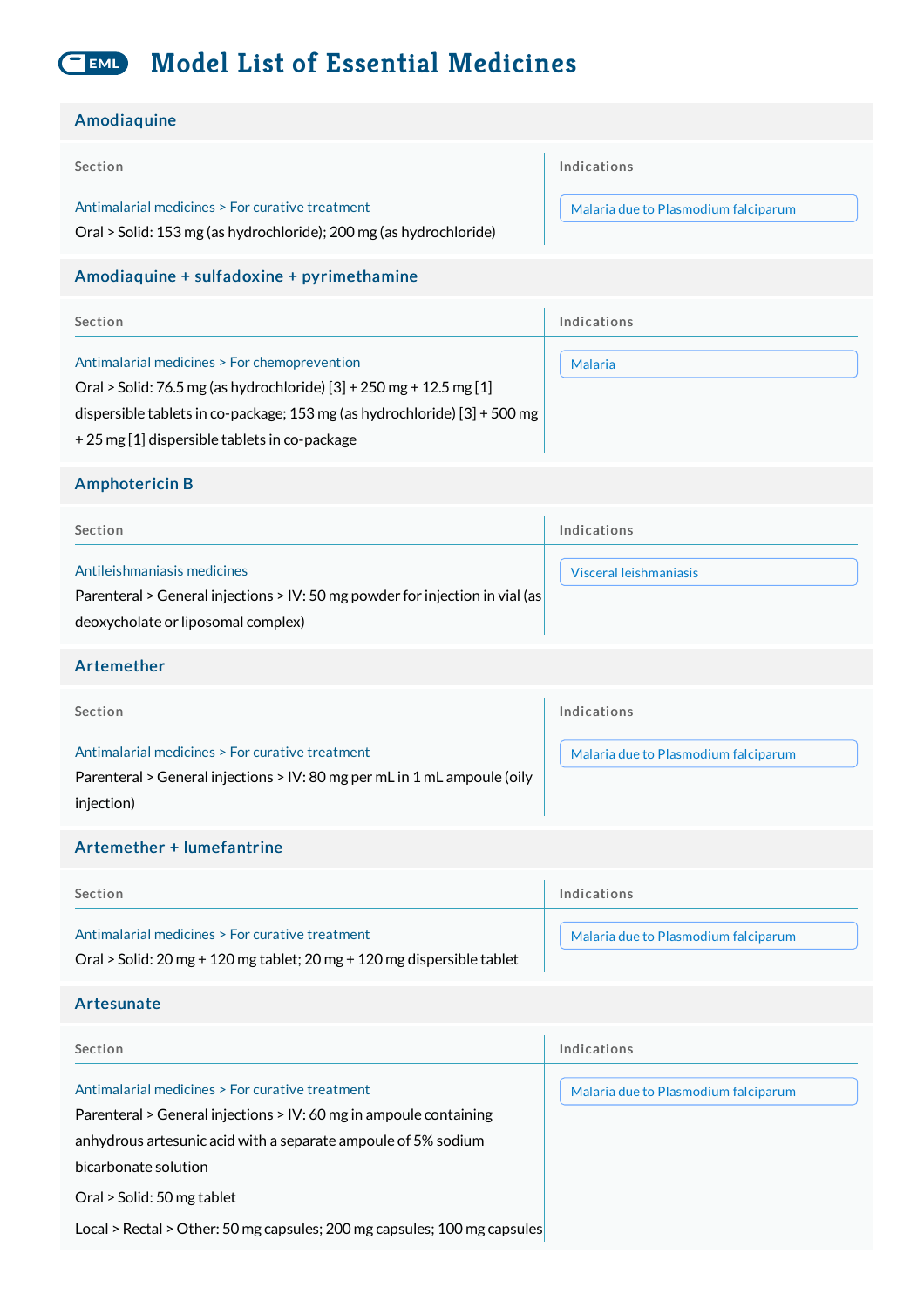#### Artesunate + amodiaquine

| Section                                                                                                                                   | Indications                          |
|-------------------------------------------------------------------------------------------------------------------------------------------|--------------------------------------|
| Antimalarial medicines > For curative treatment<br>Oral > Solid: 25 mg + 67.5 mg tablet; 50 mg + 135 mg tablet; 100 mg + 270<br>mg tablet | Malaria due to Plasmodium falciparum |

#### Artesunate + mefloquine

| Section                                                      | Indications                          |
|--------------------------------------------------------------|--------------------------------------|
| Antimalarial medicines > For curative treatment              | Malaria due to Plasmodium falciparum |
| Oral > Solid: $25$ mg + 55 mg tablet; 100 mg + 220 mg tablet |                                      |

#### Artesunate + pyronaridine tetraphosphate

| Section                                                                                                        | Indications                                                             |
|----------------------------------------------------------------------------------------------------------------|-------------------------------------------------------------------------|
| Antimalarial medicines > For curative treatment<br>Oral > Solid: 60 mg + 180 mg tablet; 20 mg + 60 mg granules | Malaria due to Plasmodium falciparum<br>Malaria due to Plasmodium vivax |
|                                                                                                                |                                                                         |

#### Benznidazole

| Section                                      | Indications    |
|----------------------------------------------|----------------|
| American trypanosomiasis<br>.<br>.<br>.<br>. | Chagas disease |

Oral > Solid: 100 mg tablet; 50 mg tablet (scored); 12.5 mg tablet

#### **Chloroquine**

| Section                                                                                                                                                                                                                            | Indications                                                                                                                                      |
|------------------------------------------------------------------------------------------------------------------------------------------------------------------------------------------------------------------------------------|--------------------------------------------------------------------------------------------------------------------------------------------------|
| Antimalarial medicines > For chemoprevention<br>Oral > Liquid: 50 mg per 5 mL syrup (as phosphate or sulfate)<br>Oral > Solid: 150 mg tablet (as phosphate or sulfate)                                                             | Malaria due to Plasmodium falciparum<br>Malaria due to Plasmodium ovale<br>Malaria due to Plasmodium vivax<br>Malaria due to Plasmodium malariae |
| Antimalarial medicines > For curative treatment<br>Parenteral > General injections > IV: 40 mg per mL in 5 mL ampoule (as<br>hydrochloride, phosphate or sulfate)<br>Oral > Liquid: 50 mg per 5 mL syrup (as phosphate or sulfate) | Malaria due to Plasmodium falciparum<br>Malaria due to Plasmodium vivax                                                                          |
| Oral > Solid: 150 mg tablet (as phosphate or sulfate); 100 mg tablet (as<br>phosphate or sulfate)                                                                                                                                  |                                                                                                                                                  |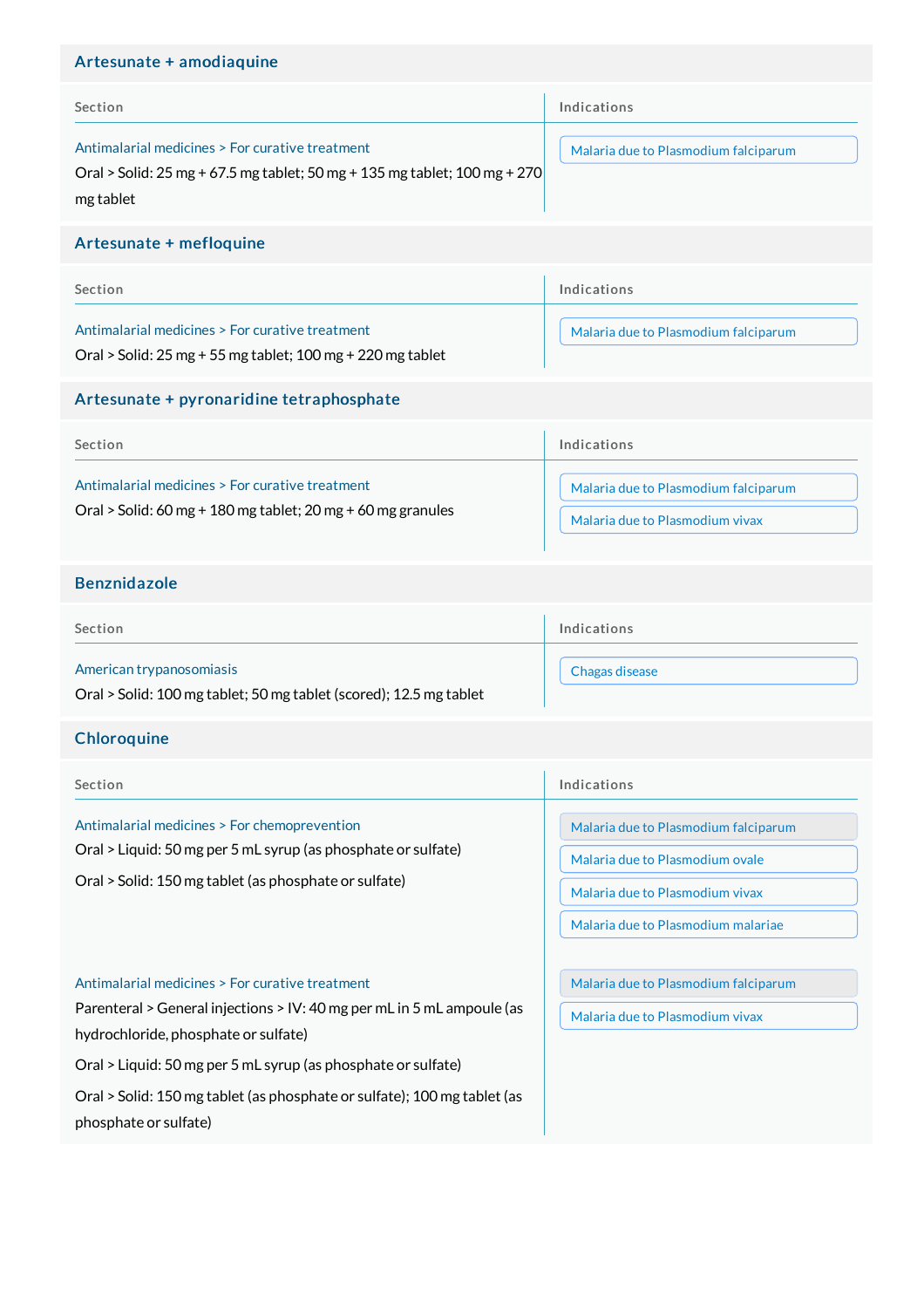| Dihydroartemisinin + piperaquine phosphate                                                                                                                  |                                                                                   |  |
|-------------------------------------------------------------------------------------------------------------------------------------------------------------|-----------------------------------------------------------------------------------|--|
| Section                                                                                                                                                     | Indications                                                                       |  |
| Antimalarial medicines > For curative treatment<br>Oral > Solid: $40$ mg + 320 mg tablet; $20$ mg + $160$ mg tablet                                         | Malaria due to Plasmodium falciparum                                              |  |
| <b>Diloxanide</b>                                                                                                                                           |                                                                                   |  |
| Section                                                                                                                                                     | Indications                                                                       |  |
| Antiamoebic and antigiardiasis medicines<br>Oral > Solid: 500 mg (furoate)                                                                                  | Amoebiasis                                                                        |  |
| <b>Doxycycline</b>                                                                                                                                          |                                                                                   |  |
| Section                                                                                                                                                     | Indications                                                                       |  |
| Antimalarial medicines > For curative treatment<br>Oral > Solid: 100 mg (hydrochloride or hyclate); 100 mg dispersible tablet<br>(as monohydrate)           | Malaria due to Plasmodium falciparum                                              |  |
| Antimalarial medicines > For chemoprevention<br>Oral > Solid: 100 mg (hydrochloride or hyclate)                                                             | Malaria due to Plasmodium falciparum                                              |  |
| <b>Eflornithine</b>                                                                                                                                         |                                                                                   |  |
| Section                                                                                                                                                     | Indications                                                                       |  |
| Medicines for the treatment of 2nd stage African trypanosomiasis<br>Parenteral > General injections > IV: 200 mg per mL in 100 mL bottle<br>(hydrochloride) | African trypanosomiasis                                                           |  |
| <b>Fexinidazole</b>                                                                                                                                         |                                                                                   |  |
| Section                                                                                                                                                     | Indications                                                                       |  |
| Medicines for the treatment of 1st stage African trypanosomiasis<br>Oral > Solid: 600 mg                                                                    | African trypanosomiasis                                                           |  |
| Medicines for the treatment of 2nd stage African trypanosomiasis<br>Oral > Solid: 600 mg                                                                    | African trypanosomiasis                                                           |  |
| Hydroxychloroquine                                                                                                                                          |                                                                                   |  |
| Section                                                                                                                                                     | Indications                                                                       |  |
| Antimalarial medicines > For chemoprevention                                                                                                                | Therapeutic equivalent to chloroquine for<br>Malaria due to Plasmodium falciparum |  |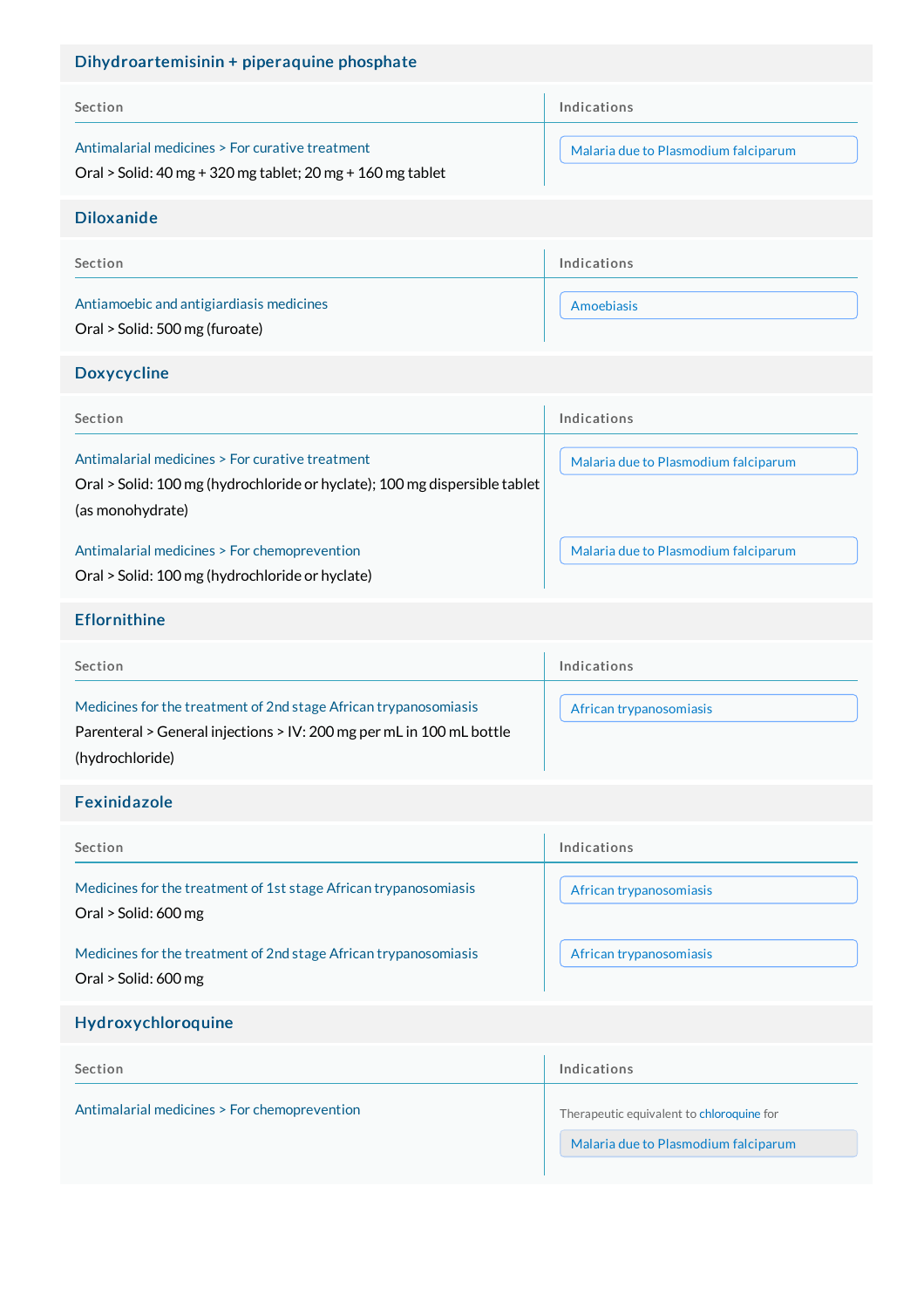# Mefloquine

| Section                                                                                        | Indications                          |
|------------------------------------------------------------------------------------------------|--------------------------------------|
| Antimalarial medicines > For curative treatment<br>Oral > Solid: 250 mg tablet (hydrochloride) | Malaria due to Plasmodium falciparum |
| Antimalarial medicines > For chemoprevention<br>Oral > Solid: 250 mg tablet (hydrochloride)    | Malaria due to Plasmodium falciparum |

## Meglumine antimoniate

| Section                                                                 | Indications                 |
|-------------------------------------------------------------------------|-----------------------------|
| Antileishmaniasis medicines                                             | Visceral leishmaniasis      |
| Parenteral > General injections > IM: 30% in 5 mL ampoule equivalent to | Mucocutaneous leishmaniasis |
| approximately 8.1% antimony                                             | Cutaneous leishmaniasis     |

## Melarsoprol

| Section                                                                                                                                                                | Indications             |
|------------------------------------------------------------------------------------------------------------------------------------------------------------------------|-------------------------|
| Medicines for the treatment of 2nd stage African trypanosomiasis<br>Parenteral > General injections > IV: 3.6% in 5 mL ampoule solution (180<br>mg of active compound) | African trypanosomiasis |

# Metronidazole

| Section                                                                                                                        | Indications |
|--------------------------------------------------------------------------------------------------------------------------------|-------------|
| Antiamoebic and antigiardiasis medicines<br>Oral > Liquid: 200 mg per 5 mL (as benzoate)<br>Oral > Solid: 200 to 500 mg tablet | Amoebiasis  |
| Parenteral > General injections > unspecified: 500 mg in 100 mL vial                                                           |             |
| <b>Miltefosine</b>                                                                                                             |             |
|                                                                                                                                |             |

| Section                                                     | Indications                                                                      |
|-------------------------------------------------------------|----------------------------------------------------------------------------------|
| Antileishmaniasis medicines<br>Oral $>$ Solid: 10 mg; 50 mg | Visceral leishmaniasis<br>Mucocutaneous leishmaniasis<br>Cutaneous leishmaniasis |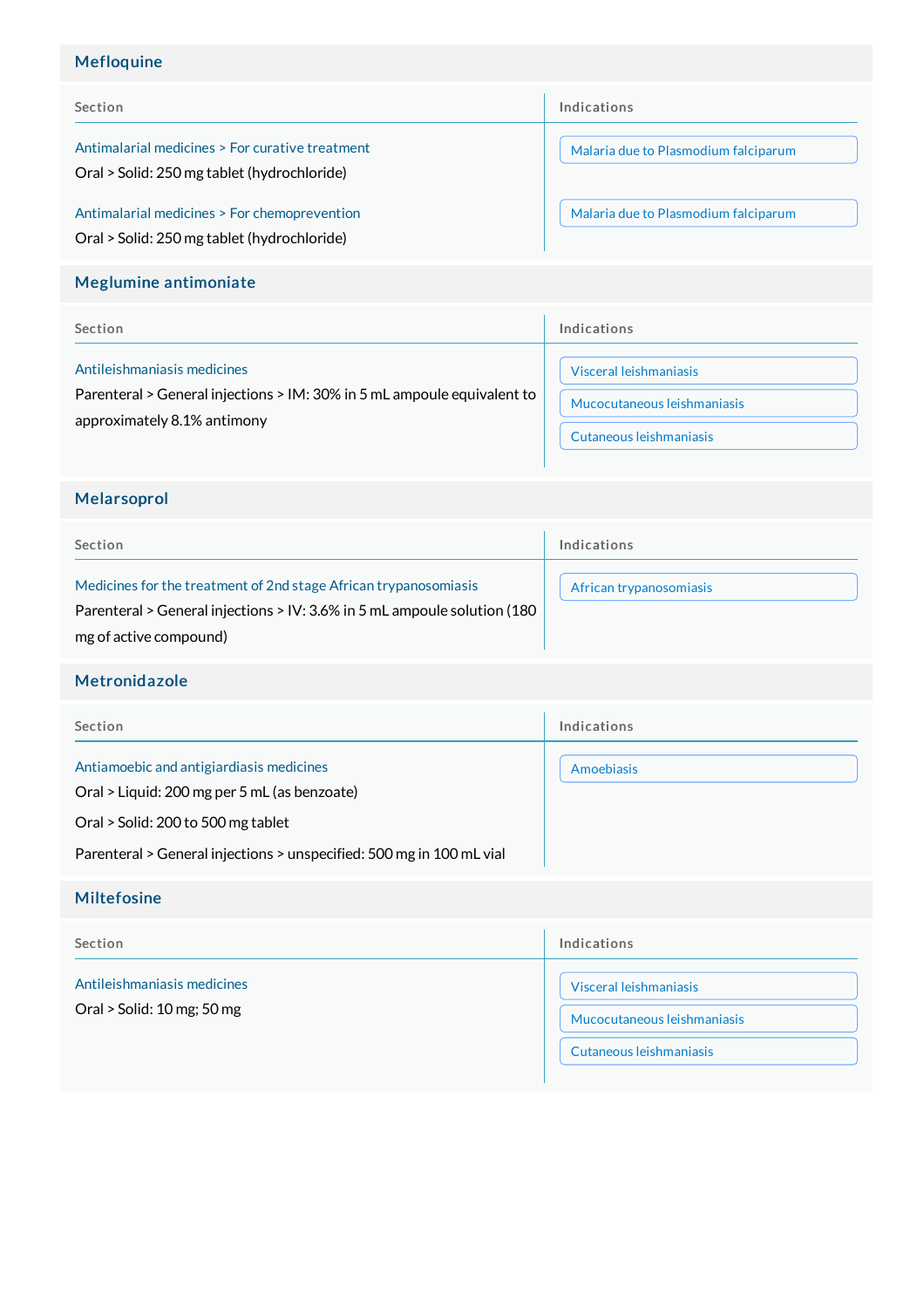## Nifurtimox

| Section                                                                                  | Indications             |
|------------------------------------------------------------------------------------------|-------------------------|
| Medicines for the treatment of 2nd stage African trypanosomiasis<br>Oral > Solid: 120 mg | African trypanosomiasis |
| American trypanosomiasis<br>Oral > Solid: 30 mg tablet; 120 mg tablet; 250 mg tablet     | Chagas disease          |

## Paromomycin

| Section                                                                                                      | Indications            |
|--------------------------------------------------------------------------------------------------------------|------------------------|
| Antileishmaniasis medicines<br>Parenteral > General injections > IM: 750 mg paromomycin base (as<br>sulfate) | Visceral leishmaniasis |
| Antiamoebic and antigiardiasis medicines<br>Oral > Liquid: 125 mg per 5 mL as sulfate                        | Amoebiasis             |
| Oral > Solid: 250 mg as sulfate                                                                              |                        |

#### Pentamidine

| Section                                                                                                                                                  | Indications             |
|----------------------------------------------------------------------------------------------------------------------------------------------------------|-------------------------|
| Medicines for the treatment of 1st stage African trypanosomiasis<br>Parenteral > General injections > IM: 200 mg (as isetionate) powder for<br>injection | African trypanosomiasis |
| Antileishmaniasis medicines<br>Parenteral > General injections > IM: 200 mg (as isetionate); 300 mg (as<br>isetionate)                                   | Visceral leishmaniasis  |
| Antipneumocystosis and antitoxoplasmosis medicines<br>Oral > Solid: 200 mg tablet; 300 mg tablet                                                         | Pneumocystosis          |

# Primaquine

| Section                                                                 | Indications                     |
|-------------------------------------------------------------------------|---------------------------------|
| Antimalarial medicines > For curative treatment                         | Malaria due to Plasmodium ovale |
| Oral > Solid: 7.5 mg tablet (as phosphate); 15 mg tablet (as phosphate) | Malaria due to Plasmodium vivax |

# Proguanil

| Section                                                                                     | Indications                          |
|---------------------------------------------------------------------------------------------|--------------------------------------|
| Antimalarial medicines > For chemoprevention<br>Oral > Solid: 100 mg tablet (hydrochloride) | Malaria due to Plasmodium falciparum |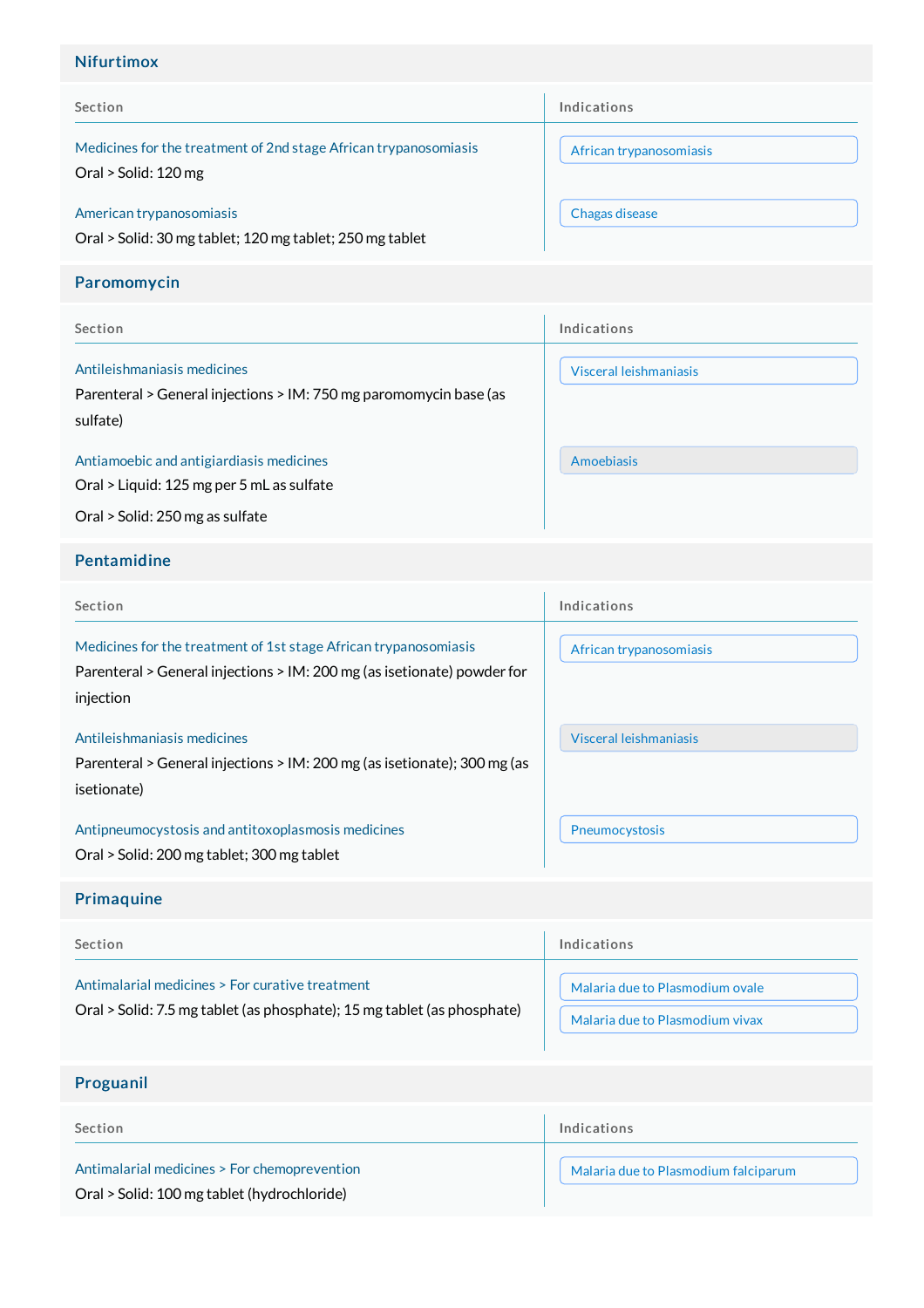# Section Antipneumocystosis and antitoxoplasmosis medicines Indications [Toxoplasmosis](http://list.essentialmeds.org/recommendations/894) Pyrimethamine Oral > Solid: 25 mg Quinine

| Section                                                                                                                | Indications                          |
|------------------------------------------------------------------------------------------------------------------------|--------------------------------------|
| Antimalarial medicines > For curative treatment<br>Parenteral > General injections > IV: 300 mg per mL in 2 mL ampoule | Malaria due to Plasmodium falciparum |
| (quinine hydrochloride)                                                                                                |                                      |
| Oral > Solid: 300 mg (quinine sulfate or quinine bisulfate)                                                            |                                      |

#### Sodium stibogluconate

| Section                                                                                                   | Indications                                                                      |
|-----------------------------------------------------------------------------------------------------------|----------------------------------------------------------------------------------|
| Antileishmaniasis medicines<br>Parenteral > General injections > unspecified: 100 mg per mL in 30 mL vial | Visceral leishmaniasis<br>Mucocutaneous leishmaniasis<br>Cutaneous leishmaniasis |

## Sulfadiazine

| Section                                                                    | Indications          |
|----------------------------------------------------------------------------|----------------------|
| Antipneumocystosis and antitoxoplasmosis medicines<br>Oral > Solid: 500 mg | <b>Toxoplasmosis</b> |

## Sulfadoxine + pyrimethamine

| Section                                                                                             | Indications                                            |
|-----------------------------------------------------------------------------------------------------|--------------------------------------------------------|
| Antimalarial medicines > For curative treatment<br>Oral > Solid: $500 \,\mathrm{mg}$ + 25 mg tablet | Malaria due to Plasmodium falciparum                   |
| Antimalarial medicines > For chemoprevention<br>Oral > Solid: $500 \,\mathrm{mg}$ + 25 mg tablet    | Malaria due to Plasmodium falciparum<br><b>Malaria</b> |
| Oral > Solid: $250$ mg + 12.5 mg tablet                                                             |                                                        |